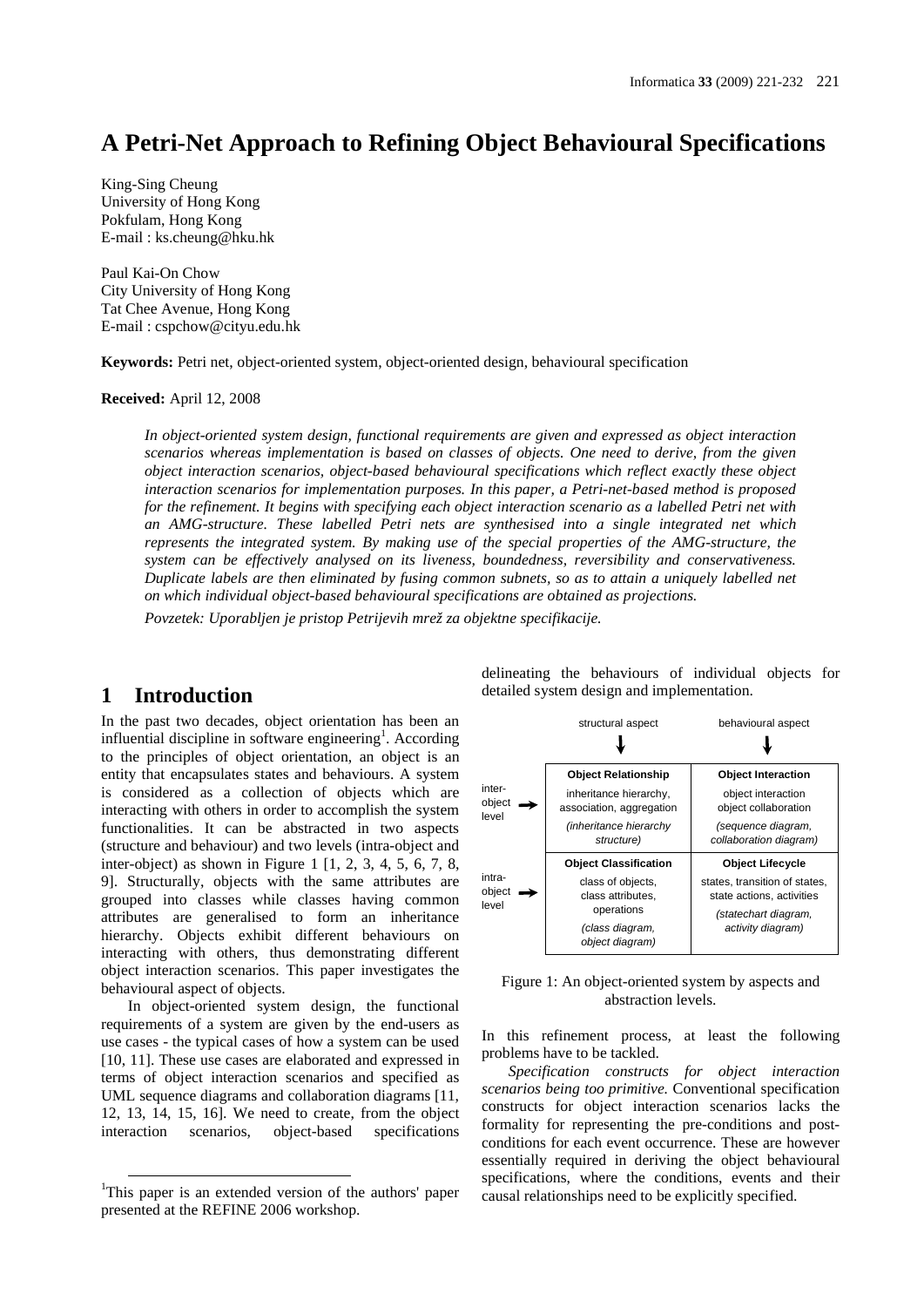*Different abstractions between intra-object lifecycle and inter-object interaction.* It is difficult to derive individual object behaviours (within a single object lifecycle) from the object interaction scenarios (among multiple objects) because of the difference in abstraction (intra-object versus inter-object). In the literature of object-oriented system design, there is a lack of systematic approaches to solving this problem satisfactorily.

*Difficulty in verifying the correctness of the object behavioural specifications.* The object behavioural specifications so derived should be correct in the sense that they reflect exactly the given object interaction scenarios [4, 17, 18, 19, 20]. Without a formal method, one needs to go through all possible object interaction scenarios to ensure correctness of the specifications. The process is time-consuming.

*Lack of rigorous methods for analysing the system properties*. One major objective in system design is to obtain a live, bounded and reversible system - liveness implies freeness of deadlocks, and boundedness implies absence of capacity overflows, while reversibility refers to recoverability. Without a rigorous analysis method, it is difficult for one to analyse whether the outcome system design is live, bounded and reversible.

In the literature, there are only a few approaches or methods for deriving an object-based behavioural specifications from a given set of use cases or object interaction scenarios. Bordeleau proposed an approach which takes a traceable progression from use cases to the object-based state machines [21, 22]. Dano proposed an approach where the use cases are synthesised into a system design according to some mapping rules [23, 24]. However, these approaches solve only trivial issues. The system design cannot be rigorously analysed on its liveness, boundedness and reversibility. Moreover, they are themselves incomplete and insufficient in the sense that the derived object-based state machines may not reflect exactly the given use cases or object interaction scenarios.

On the other hand, there are approaches or methods which derive a system from a given set of event traces or sequences. Graubmann proposed a method for constructing an elementary net system from a set of event traces [25]. The method is based on the dependence relation between events. A set of possible states and state transitions, which are compatible to the dependence relation, are deduced. Smith proposed a method for constructing a condition-event system from a set of occurrence nets based on the concept of quotient nets [26]. Hiraishi proposed a method for constructing a Petri net from a set of firing sequences [27]. In Hiraishi's method, a language is first identified from the firing sequences. Based on the dependency relation extracted from the language, a safe Petri net is created. Lee also proposed an approach for integration of use cases using constraint-based modular Petri nets [28]. However, without concepts of object-orientation, these approaches and methods cannot be applied to object-oriented system design.

In this paper, based on Petri nets, we propose a method for refining a given set of object interaction scenarios into object-based behavioural specifications, where the above-mentioned problems can be resolved effectively. It involves the following steps :

*Step 1.* Each object interaction scenario is specified as a labelled Petri net (labelled net) with an AMGstructure (i.e. structurally an augmented marked graph).

*Step 2.* The labelled nets are synthesised into an integrated net which serves to represent the system. Based on the properties of AMG-structure, the system is analysed.

*Step 3.* Duplicate labels are eliminated from the integrated net, while preserving the firing sequences (event sequences).

*Step 4.* Individual object-based specifications are obtained as projections of the integrated net onto the objects.

Figure 2 shows an overview of the proposed method.



Figure 2: Overview of the proposed method.

Our proposed method offers a number of distinctive features.

*Formal specification of object interaction scenarios.* The object interaction scenarios are specified as unambiguous and semantically rich labelled nets. The partial orderings of events as well as the causal relationships between events and conditions are explicitly represented.

*Effective analysis on the essential system properties.* The integrated system possesses an AMG-structure. By making use of the special properties of AMG-structure, the system can be effectively analysed on its liveness, boundedness, reversibility and conservativeness.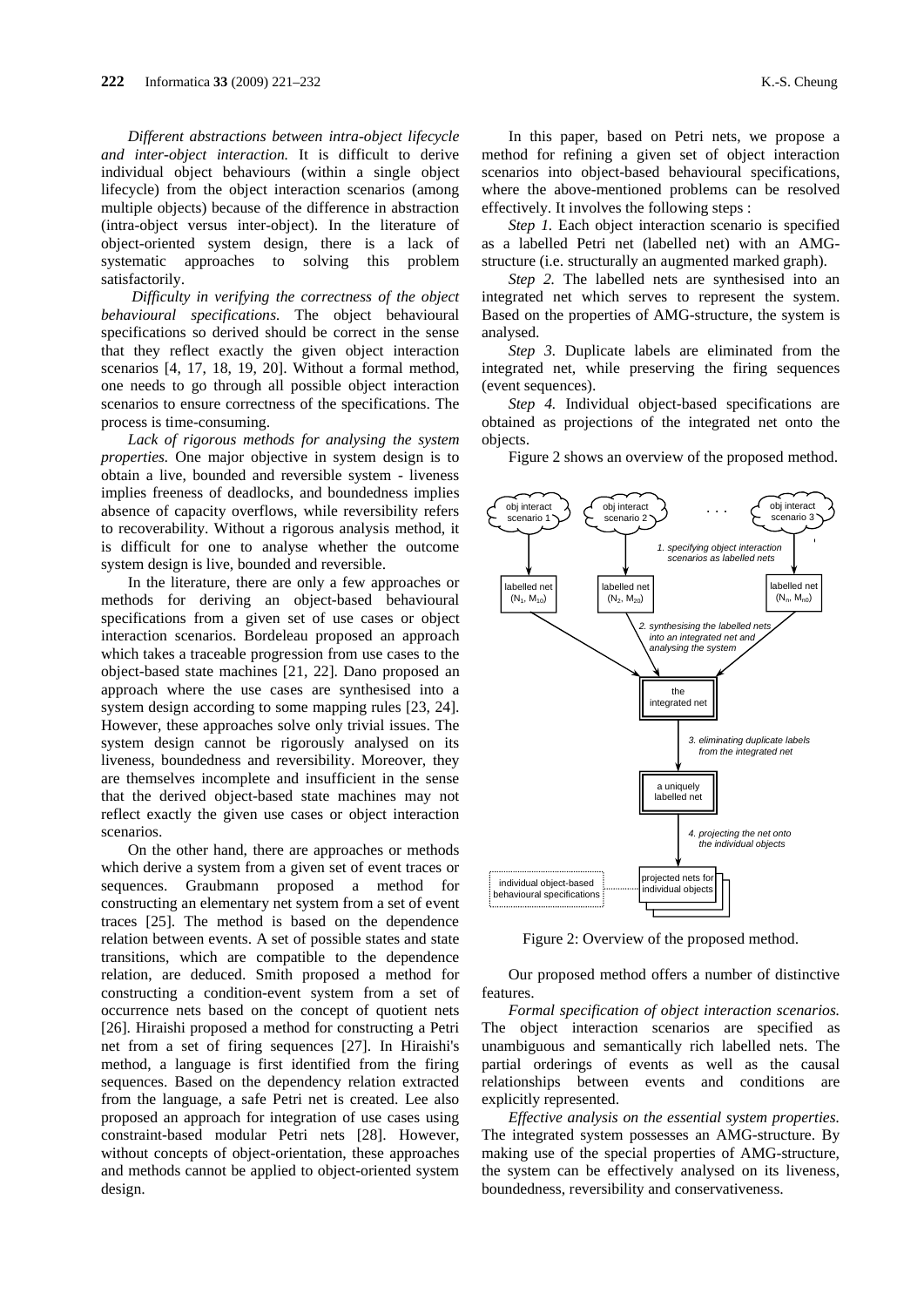*Correctness of the derived specifications.* Individual object behavioural specifications are rigorously derived from the object interaction scenarios through synthesis and projection. The specifications so obtained reflect exactly the given object interaction scenarios.

*Readiness for implementation purposes.* In the specifications, every condition or event is uniquely represented so that they can be readily used for implementation purposes.

The rest of this paper is organised as follows. Section 2 provides the preliminaries to be used in this paper. Section 3 introduces the AMG-structure, where augmented marked graphs and their properties are described. In Section 4, we show the formal specification of object interaction scenarios as labelled nets (Step 1 of the proposed method). In Section 5, we focus on synthesising the labelled nets into an integrated system, and analysing the system properties (Step 2 of the proposed method). Section 6 then presents an algorithm for eliminating duplicate labels from the integrated net (Step 3 of the proposed method). In Section 7, we show how individual object-based behavioural specifications are obtained as projections of the integrated net (Step 4 of the proposed method). Section 8 gives a real-life example for illustration. Section 9 concludes this paper.

It should be noted that this paper primarily focus on refinement of object-based behavioural specifications deriving individual object-based specifications from the object interaction scenarios. The structural aspect of an object-oriented system will not be investigated.

## **2 Preliminaries**

This section provides the preliminaries for readers who are not familiar with Petri nets [29, 30, 31, 32].

A place-transition net (PT-net) is a directed graph consisting of two sorts of nodes called places and transitions, such that no arcs connect two nodes of the same sort. Graphically, a place is denoted by a circle, a transition by a box, and an arc by a directed line. A Petri net is a PT-net with some tokens assigned to its places, and the token distribution over its places is denoted by a marking function.

**Definition 2.1.** A place-transition net (PT-net) is a 4 tuple  $N = \langle P, T, F, W \rangle$ , where P is a set of places, T is a set of transitions,  $F \subseteq (P \times T) \cup (T \times P)$  is a flow relation and  $W : F \rightarrow \{ 1, 2, \dots \}$  is a weight function. N is said to be ordinary if and only if the range of W is  $\{1\}$ . An ordinary PT-net is usually written as  $\langle P, T, F \rangle$ .

**Definition 2.2.** Let  $N = \langle P, T, F, W \rangle$  be a PT-net. For  $x \in (P \cup T)$ ,  $x = \{ y | (y, x) \in F \}$  and  $x^{\bullet} = \{ y | (x, y) \in F \}$  $y$ )  $\in$  F } are called the pre-set and post-set of x, respectively. For  $X = \{x_1, x_2, ..., x_n\} \subseteq (P \cup T), \mathbf{X} =$  $x_1 \cup x_2 \cup ... \cup x_n$  and  $X^* = x_1^* \cup x_2^* \cup ... \cup x_n^*$  are called the pre-set and post-set of X, respectively.

**Definition 2.3.** For a PT-net  $N = \langle P, T, F, W \rangle$ , a path is a sequence of nodes  $\langle x_1, x_2, ..., x_n \rangle$ , where  $(x_i,$  $x_{i+1}$ )  $\in$  F for i = 1, 2, ..., n-1. A path is said to be elementary if and only if it does not contain the same node more than once.

**Definition 2.4.** For a PT-net  $N = \langle P, T, F, W \rangle$ , a cycle is a sequence of places  $\langle p_1, p_2, ..., p_n \rangle$  such that  $\exists$  $t_1, t_2, ..., t_n \in T : \langle p_1, t_1, p_2, t_2, ..., p_n, t_n \rangle$  forms an elementary path and  $(t_n, p_1) \in F$ .

**Definition 2.5.** For a PT-net  $N = \langle P, T, F, W \rangle$ , a marking is a function M :  $P \rightarrow \{ 0, 1, 2, ... \}$  where M(p) is the number of tokens in p.  $(N, M_0)$  represents N with an initial marking  $M_0$ .

**Definition 2.6.** For a PT-net  $N = \langle P, T, F, W \rangle$ , a transition t is said to be enabled at a marking M if and only if  $\forall p \in \mathbf{t} : M(p) \ge W(p,t)$ . On firing t, M is changed to M' such that  $\forall p \in P : M'(p) = M(p) - W(p,t)$ + W(t,p). In notation, M  $[N,t \rangle$  M' or M  $[t \rangle$  M'.

**Definition 2.7.** For a PT-net  $(N, M_0)$ , a sequence of transitions  $\sigma = \langle t_1, t_2, ..., t_n \rangle$  is called a firing sequence if and only if  $M_0$  [t<sub>1</sub> $\rangle$  ... [t<sub>n</sub> $\rangle$   $M_n$ . In notation,  $M_0$  [N, $\sigma$  $\rangle$   $M_n$  or  $M_0$  [  $\sigma$   $M_n$ .

**Definition 2.8.** For a PT-net  $(N, M_0)$ , a marking M is said to be reachable if and only if there exists a firing sequence  $\sigma$  such that  $M_0$  [ $\sigma$ ) M. In notation,  $M_0$  [N,\*) M or  $M_0$  [\*) M. [N,  $M_0$ ) or [M<sub>0</sub>) represents the set of all reachable markings of  $(N, M_0)$ .

**Definition 2.9.** Let  $N = \langle P, T, F, W \rangle$  be a PT-net, where  $P = \{ p_1, p_2, ..., p_m \}$  and  $T = \{ t_1, t_2, ..., t_n \}$ . The incidence matrix of N is an  $m \times n$  matrix V whose typical entry  $v_{ij} = W(p_i,t_j) - W(t_i,p_i)$  represents the change in number of tokens in  $p_i$  after firing  $t_i$  once, for  $i = 1, 2, ...$ m and  $j = 1, 2, ..., n$ .

Liveness, boundedness, safeness, reversibility and conservativeness are well known properties of Petri nets. Liveness implies deadlock freeness. Boundedness refers to the property that the system is free from any potential capacity overflow. Safeness and conservativeness are two special cases of boundedness. Reversibility refers to the capability of a system of being recovered or reinitialised from any reachable state. In general, liveness, boundedness and reversibility collectively characterise a robust or well-behaved system.

**Definition 2.10.** For a PT-net  $(N, M_0)$ , a transition t is said to be live if and only if  $\forall M \in [M_0, \exists M': M \{*\}$ M' [t). (N,  $M_0$ ) is said to be live if and only if every transition is live.

**Definition 2.11.** For a PT-net  $(N, M_0)$ , a place p is said to be k-bounded (or bounded) if and only if  $\forall M \in$  $[M_0]$ :  $M(p) \le k$ , where  $k > 0$ . (N,  $M_0$ ) is said to be kbounded (or bounded) if and only if every place is kbounded.

**Definition 2.12.** A PT-net  $(N, M_0)$  is said to be safe if and only if every place is 1-bounded.

**Definition 2.13.** A PT-net  $(N, M_0)$  is said to be reversible if and only if  $\forall M \in [M_0 : M \{*\} M_0$ .

**Definition 2.14.** A PT-net  $(N, M_0)$  is said to be wellbehaved if and only if it is live, bounded and reversible.

**Definition 2.15.** A PT-net  $N = \langle P, T, F, W \rangle$  is said to be conservative if and only if there exists a m-vector  $\alpha$  $> 0$  such that  $\alpha V = 0$ , where  $m = |P|$  and V is the incidence matrix of N.

Figure 3 shows a PT-net  $(N, M_0)$  which is live, bounded, safe, reversible and conservative.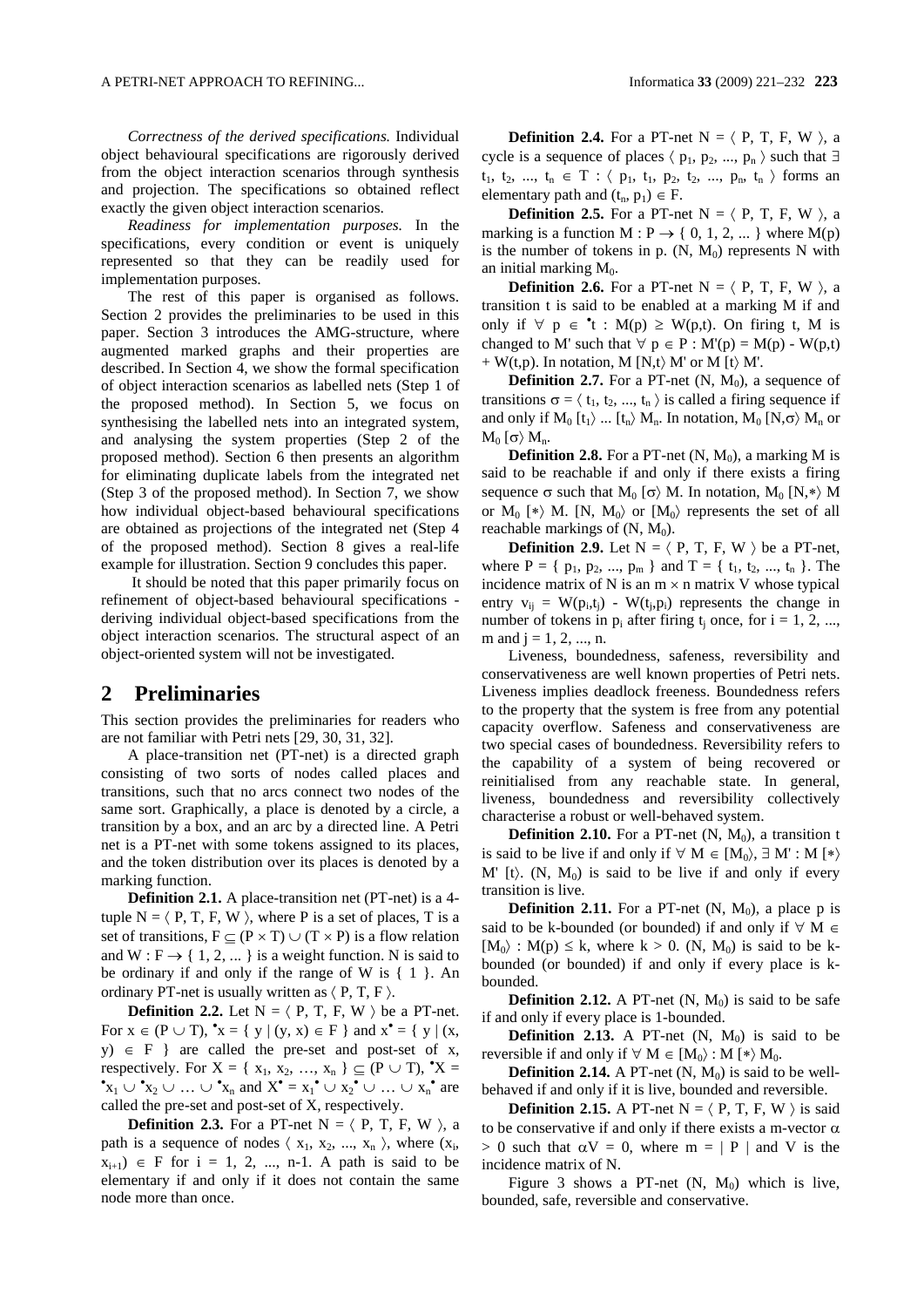

Figure 3. A live, bounded, safe, reversible and conservative PT-net.

### **3 AMG-structure and its properties**

AMG-structure refers to an augmented-marked-graph structure. In the literature, augmented marked graphs are not well known, as compared to other sub-classes of Petri nets such as free-choice nets [33]. However, they possess many special properties pertaining to liveness, boundedness and reversibility. This section introduces augmented marked graphs and their special properties.

**Definition 3.1** [34]**.** An augmented marked graph  $(N, M_0; R)$  is an ordinary PT-net  $(N, M_0)$  with a specific subset of places R, satisfying that : (a) Every place in R is marked by  $M_0$ . (b) The net  $(N', M_0')$  obtained from  $(N,$  $M_0$ ; R) by removing the places in R and their associated arcs is a marked graph. (c) For each place  $r \in R$ , there exist  $k_r \ge 1$  pairs of transitions  $D_r = \{ \langle t_{s1}, t_{h1} \rangle, \langle t_{s2}, t_{h2} \rangle, ...,$  $\langle t_{skr}, t_{hkr} \rangle$  }, such that  $r^{\bullet} = \{ t_{s1}, t_{s2}, ..., t_{skr} \} \subseteq T$  and  $\mathbf{r} = \{$  $t_{h1}$ ,  $t_{h2}$ , ...,  $t_{hkr}$   $\} \subseteq T$  and that, for each  $\langle t_{si}, t_{hi} \rangle \in D_r$ , there exists in N' an elementary path  $\rho_{ri}$  connecting t<sub>si</sub> to t<sub>hi</sub>. (d) In  $(N', M_0')$ , every cycle is marked and no  $\rho_{ri}$  is marked.

Figure 4 shows an augmented marked graph  $(N, M_0;$ R), where  $R = \{ r_1, r_2 \}$ .



Figure 4. An augmented marked graph.

**Definition 3.2.** Let  $(N, M_0)$  be a PT-net, where  $R = \{$  $r_1, r_2, ..., r_k$  } is the set of marked places such that  $|\cdot r_i|$  > 0 and  $|r_i^{\bullet}| > 0$  for  $i = 1, 2, ..., k$ . (N, M<sub>0</sub>) is said to be of an AMG-structure if and only if  $(N, M_0; R)$  is an augmented marked graph.

**Definition 3.3.** For a PT-net  $(N, M_0)$ , a set of places S is called a siphon if and only if  $\mathcal{S} \subseteq S^*$ . S is said to be minimal if and only if there does not exist any siphon S' in N such that  $S' \subset S$ . S is said to be empty at a marking  $M \in [M_0\rangle$  if and only if S contains no places which are marked by M.

**Definition 3.4.** For a PT-net  $(N, M_0)$ , a set of places Q is called a trap if and only if  $Q^{\bullet} \subseteq {}^{\bullet}Q$ . Q is said to be maximal if and only if there does not exist any trap Q' in N such that  $Q \subset Q'$ . Q is said to be marked at a marking  $M \in [M_0]$  if and only if O contains at least one place which is marked by M.

**Property 3.1** [34]**.** An augmented marked graph is live and reversible if and only if it does not contain any potential deadlock. (Note : A potential deadlock is a siphon which would eventually become empty.)

**Definition 3.5.** For an augmented marked graph (N,  $M_0$ ; R), a minimal siphon is called an R-siphon if and only if it contains at least one place in R.

**Property 3.2** [35, 36]**.** An augmented marked graph  $(N, M_0; R)$  is live and reversible if and only if no Rsiphons eventually become empty.

**Property 3.3** [34, 35, 36]**.** An augmented marked graph  $(N, M_0; R)$  is live and reversible if every R-siphon contains a marked trap.

For the augmented marked graph  $(N, M_0; R)$  shown in Figure 4, each R-siphon contains a marked trap. (N,  $M_0$ ; R) is live and reversible.

**Definition 3.6** [37]**.** Suppose an augmented marked graph  $(N, M_0; R)$  is transformed into a PT-net  $(N', M_0')$  as follows. For each  $r \in R$ , where  $D_r = \{ \langle t_{s1}, t_{h1} \rangle, \langle t_{s2}, t_{h2} \rangle, \langle t_{h2}, t_{h2} \rangle\}$ ...,  $\langle t_{skr}, t_{hkr} \rangle$  }, replace r with a set of places {  $q_1, q_2, ...$ ,  $q_{kr}$ }, such that  $M_0' [q_i] = M_0[r]$  and  $q_i^{\bullet} = \{ t_{si} \}$  and  $\mathbf{\hat{q}}_i = \{$  $t_{hi}$  } for i = 1, 2, ...,  $k_r$ . (N', M<sub>0</sub>') is called the R-transform of  $(N, M_0; R)$ .

**Property 3.4** [37]. Let  $(N', M_0')$  be the R-transform of an augmented marked graph  $(N, M_0; R)$ .  $(N, M_0; R)$  is bounded and conservative if and only if every place in  $(N', M_0')$  belongs to a cycle.

Figure 5 shows the R-transform  $(N', M_0')$  of the augmented marked graph  $(N, M_0; R)$  in Figure 4.  $(N', M_0; R)$  $M_0$ ) is bounded, where every place belongs to a cycle.  $(N, M_0; R)$  is bounded and conservative.



Figure 5. The R-transform of the augmented marked graph in Figure 4.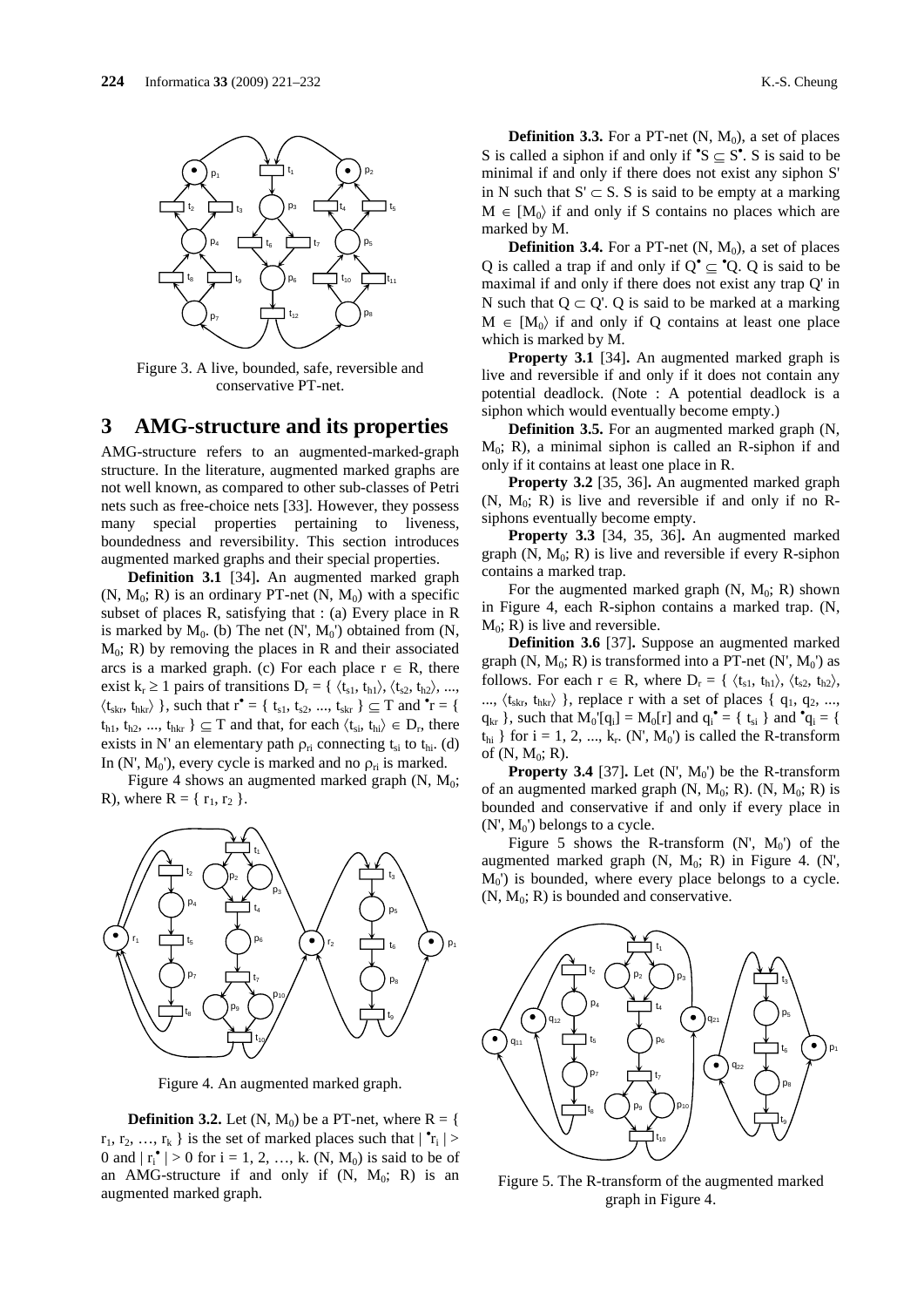# **4 Specifying object interaction scenarios as labelled nets**

In this section, we show how an object interaction scenario can be formally specified as a labelled net with an AMG-structure (Step 1 of our proposed method).

A labelled net is a Petri net, where labels are assigned to places and transitions. Usually, places are labelled by conditions to denote specific system substates where the conditions hold, and transitions by events to denote specific occurrences of the events.

**Definition 4.1.** A labelled Petri net (or labelled net) is a 7-tuple N =  $\langle P, T, F, C, E, Lp, Lt \rangle$ , where  $\langle P, T, F \rangle$ is an ordinary PT-net, C is a set of condition labels, E is a set of event labels,  $Lp : P \to C$  is a function for assigning a condition label to every place, and Lt :  $T \rightarrow E$  is a function for assigning an event label to every transition.

**Definition 4.2.** Let  $N = \langle P, T, F, C, E, Lp, Lt \rangle$  be a labelled net. A place p is said to be uniquely labelled in N if and only if  $\forall p' \in P$  :  $(Lp(p') = Lp(p)) \Rightarrow (p' = p)$ . A transition t is said to be uniquely labelled in N if and only if  $\forall$  t'  $\in$  T : (Lt(t') = Lt(t))  $\Rightarrow$  (t' = t). N is said to be uniquely labelled if and only if all places and transitions are uniquely labelled.

Figure 6 shows a typical labelled net. Places  $p_3$ ,  $p_4$ ,  $p_5$ ,  $p_6$ ,  $p_9$  and  $p_{10}$  are uniquely labelled, whereas  $p_1$ ,  $p_2$ ,  $p_7$ and  $p_8$  are not, as for example, condition label  $c_1$  appears in  $p_1$  and  $p_7$ , and  $c_2$  in  $p_2$  and  $p_8$ . Transitions  $t_3$ ,  $t_4$  and  $t_5$ are uniquely labelled, whereas  $t_1$ ,  $t_2$ ,  $t_6$  and  $t_7$  are not, as for example, event label  $e_1$  appears in  $t_1$  and  $t_6$ , and  $e_2$  in  $t_2$  and  $t_7$ . Therefore, the labelled net is not uniquely labelled.



Figure 6. A labelled net which is not uniquely labelled.

For an object interaction scenario specified as a labelled net, the location where an event occurs is represented by a transition and the location of a condition by a place. The semantic meanings of conditions and events are denoted by the labels of the places and transitions respectively. For an event to occur, some conditions must be fulfilled in advance and some afterwards. These pre-conditions and post-conditions are represented by the pre-set and post-set of the transition representing the event.

Step 1 of the proposed method is to specify the given object interaction scenarios as labelled nets with an AMG-structure. Consider an object-oriented system involving two objects, x and y, of classes X and Y respectively. There are three typical interaction scenarios exhibited by x and y, specified as UML sequence diagrams and collaboration diagrams (BRJ99, RJB99) in Figure 7. In conventional UML sequence diagrams and collaboration diagrams, there are no formal notations for denoting the pre-condition and post-condition of each event occurrence in an object interaction scenario. Therefore, for an explicit representation of the causal relationship between events and conditions, appropriate condition labels are appended to these diagrams.



Figure 7. Object interaction scenarios in UML sequence diagrams and collaboration diagram.

Figure 8 shows object interaction Scenarios 1, 2 and 3, specified as labelled nets  $(N_1, M_{10})$ ,  $(N_2, M_{20})$  and  $(N_3,$  $M_{30}$ ) respectively. They all are of AMG-structure.

 $(N_1, M_{10})$  is constructed for representing scenario 1 as follows. For each location of a condition, a new place with a proper condition label is created. For example,  $p_{11}$ denotes a location of condition  $c_{11}$  for object x, so condition label  $x.c_{11}$  is assigned to  $p_{11}$ . For each event occurrence, a new transition with a proper event label is constructed. For example,  $t_{11}$  denotes an occurrence of event  $e_1$ , so event label  $e_1$  is assigned to  $t_{11}$ . The event occurrence has a pre-condition  $x.c_{11}$  and a post-condition x.c<sub>12</sub>. Hence,  $^{\bullet}$ t<sub>11</sub> = {  $p_{11}$  } and t<sub>11</sub><sup> $^{\bullet}$ </sup> = {  $p_{12}$  }. Arcs between  $p_{11}$  (pre-condition) and  $t_{11}$  and between  $t_{11}$  and  $p_{12}$  (post-condition) are appended for denoting their causal relationships. The rest locations of conditions and events are created accordingly. Following the same rules,  $(N_2, M_{20})$  and  $(N_3, M_{30})$  are constructed for representing scenarios 2 and 3, respectively.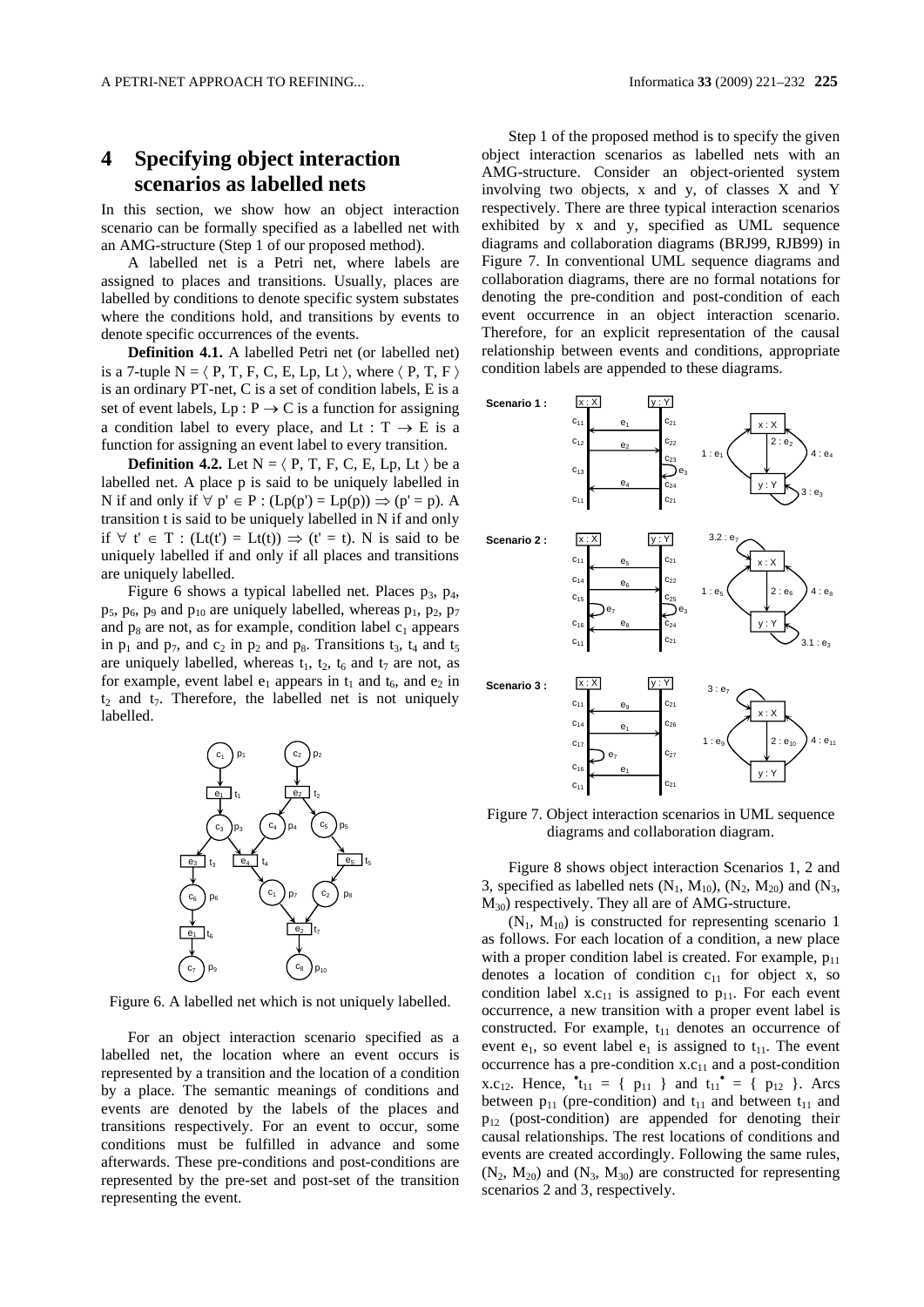

Figure 8. Labelled nets representing the object interaction scenarios in Figure 7.

# **5 Synthesising and analysing the integrated system**

After specifying the object interaction scenarios as augmented marked graphs (Step 1 of the proposed method), we synthesise these scenarios into an integrated system. In principle, a scenario portrays partial system behaviours of how the objects are interacted in order to perform a specific functionality. These augmented marked graphs are essentially partial system behavioural specifications which are to be synthesised together to form a single coherent whole.

This section describes Step 2 of our proposed method - the synthesis of labelled nets into an integrated net which represents the integrated system, and analysis of the system. The synthesis is based on the authors' earlier work on use-case-driven system design [38]. It is made by fusing those places with refer to the same system initial state or condition. The integrated net so obtained is of AMG-structure, so its liveness, boundedness, reversibility and conservativeness can be effectively analysed by making use of the special properties of augmented marked graphs.

Consider the labelled nets  $(N_1, M_{10}), (N_2, M_{20})$  and (N<sub>3</sub>, M<sub>30</sub>) in Figure 8. Places  $p_{11}$  in (N<sub>1</sub>, M<sub>10</sub>),  $p_{21}$  in (N<sub>2</sub>,  $M_{20}$ ) and  $p_{31}$  in  $(N_3, M_{30})$  refer to the same condition x.c<sub>11</sub>. Also, places  $p_{15}$  in (N<sub>1</sub>, M<sub>10</sub>),  $p_{24}$  in (N<sub>2</sub>, M<sub>20</sub>) and  $p_{34}$  in  $(N_3, M_{30})$  refer to the same condition y.c<sub>21</sub>. Hence,  $p_{11}$ ,  $p_{21}$  and  $p_{31}$  are fused into one place  $p_{41}$ , and  $p_{15}$ ,  $p_{24}$ and  $p_{34}$  into  $p_{42}$ .

Figure 9 then shows the integrated net  $(N, M_0)$ obtained after synthesising  $(N_1, M_{10}), (N_2, M_{20})$  and  $(N_3,$  $M_{30}$ ). (N,  $M_0$ ) is of an AMG-structure, meaning that it is structurally an augmented marked graph  $(N, M_0; R)$ , where  $R = \{ p_{41}, p_{42} \}$ .



Figure 9. The integrated net obtained by synthesising the labelled nets in Figure 8.

For  $(N, M_0; R)$ , every R-siphon contains a marked place, and hence, would never become empty. According to Properties 3.2 and 3.3,  $(N, M_0; R)$  is live and reversible. Since every place in its R-transform is covered by cycles, according to Property 3.4,  $(N, M_0; R)$ is also bounded and conservative. Therefore, it can be concluded that the integrated system is well-behaved.

# **6 Eliminating duplicate labels from the integrated net**

Consolidating the object interaction scenarios, the integrated net obtained from Step 2 of the proposed method serves to represent the system as a coherent integrated whole. In general, this integrated net is not necessarily uniquely labelled. For the integrated net (N,  $M_0$ ) in Figure 9 for example, places  $p_{15}$  and  $p_{26}$  have the same condition label y.c<sub>22</sub>, and transitions  $t_{13}$  and  $t_{24}$  have the same event label  $e_3$ . This reflects the fact that the locations or conditions for occurrence of the same event may be different at different moments within a scenario or among different scenarios. Yet, every condition is eventually implemented as a unique system substate and every event as a unique operation. Therefore, in order for the integrated net to be effectively used for implementation purposes, it need to be uniquely labelled where all the duplicate condition labels and duplicate event labels are eliminated.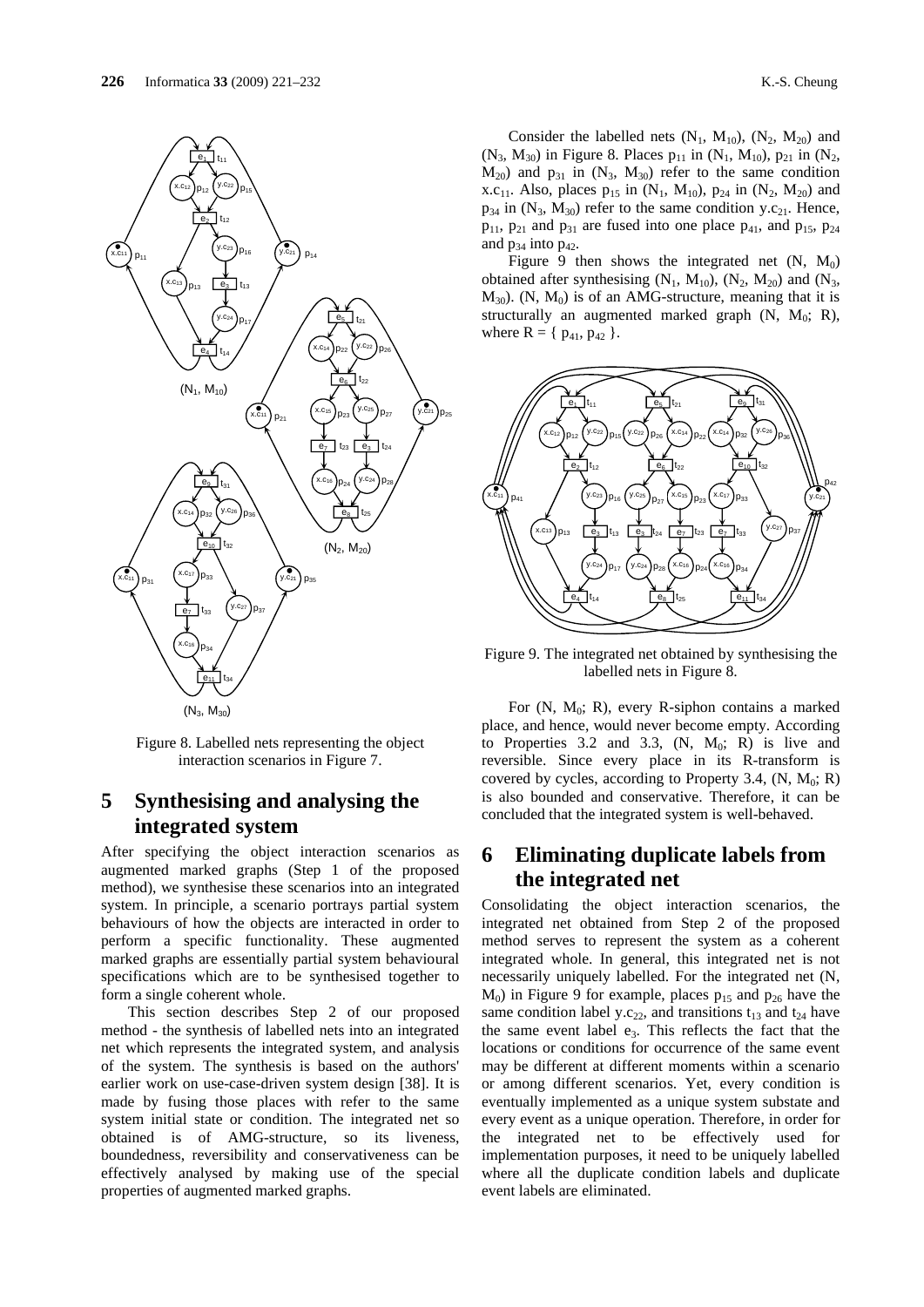The elimination cannot be done by just fusing places with the same condition label, and transitions with the same event label. This is because the resulting net may exhibit firing sequences different from the original ones. In other words, the system behaviours may be distorted. Step 3 of the proposed method is to eliminate all duplicate labels while preserving the original firing sequences (event sequences). This section describes this step in details.

**Definition 6.1.** Let S be a uniquely labelled subnet of a labelled net N. The pattern of S in N, denoted as Patt(N, S), is a condition-event net with an identical structure and label allocation as S while ignoring the identities of places and transitions of S.

**Definition 6.2.** Let  $L_x$  and  $L_y$  be patterns of subnets in a labelled net.  $L_x \cup L_y$  and  $L_x \cap L_y$  denote the union and intersection of  $L_x$  and  $L_y$ , respectively.  $L_x \setminus L_y$ denotes the displacement of  $L_x$  from  $L_y$ .  $L_x$  and  $L_y$  are said to be disjoint if and only if  $L_x \cap L_y = \emptyset$ .

**Definition 6.3.** For a labelled net N, a uniquely labelled subnet S is called a common subnet if and only if there exists at least one uniquely labelled subnet S' such that  $S' \neq S$  and Patt(N, S') = Patt(N, S). Let S be a pattern of the common subnets in N. [N, L] =  $\{S \mid$ Patt(N, S) = L } represents the group of common subnets having the same pattern L.

**Definition 6.4.** For a subnet  $S = \langle P', T', F' \rangle$  of a PTnet,  $Pre(S) = ({}^{\bullet}P \setminus T') \cup ({}^{\bullet}T \setminus P')$  is called the pre-set of S, Post(S) =  $(P''\T) \cup (T''\P)$  is called the post-set of S, Head(S) = Pre(S)<sup> $\bullet$ </sup>  $\cap$  (P'  $\cup$  T') is called the head of S, and  $Tail(S) = \text{°Post}(S) \cap (P' \cup T')$  is called the tail of S.

**Definition 6.5.** A subnet S of a PT-net  $N = \langle P, T, F \rangle$ is said to be of PP-type if and only if Head(S)  $\subseteq$  P and Tail(S)  $\subseteq$  P.

Figure 10 shows a uniquely labelled subnet S which is PP-type. Figure 11 shows the pattern of S.



Figure 10. A uniquely labelled subnet S of a labelled net.



Figure 11. Pattern of S of the labelled net in Figure 10.

We propose to eliminate duplicate labels by fusion of common subnets, as outlined below.

*Identify groups of common subnets for fusion.* These groups of common subnets need to be maximal and disjoint for two reasons. First, the net obtained after the fusion will become uniquely labelled. Second, the number of groups of common subnets for fusion can be reduced to minimum as they are maximal.

*Transformation of common subnets.* For preservation of firing sequences, common subnets are transformed before fusion. Based on coloured Petri nets [39], a unique colour is assigned to each common subnet as colour labels of its ingoing and outgoing arcs. A token flowing into the common subnet is coloured according to the colour label of the ingoing arc. Its colour is reset as it flows out via the same colour-labelled outgoing arc. Besides, the subnets are converted to PP-type.

*Fusion of transformed common subnets.* The transformed common subnets of each group are fused into a single subnet. A uniquely labelled net is ultimately obtained.

The following algorithm formally describes the elimination process. A detailed elaboration of the elimination process can be found in the authors' earlier work [40].

#### **Elimination of Duplicate Labels from a Labelled Net**

1. Identify maximal disjoint groups of common subnets :

- 1.1 Find all possible common subnets from N. Let  $\mathfrak{I} = \{ L_1, L_2, \ldots \}$  $..., L_n$  be their patterns.
- 1.2 Retain only the maximal patterns : Remove any  $L_i$  from  $\Im$  if there exists  $L_i \in \mathfrak{I}$  such that  $L_i$  is a sub-pattern of  $L_i$  and  $\forall$  $S_i \in [N, L_i], \exists S_j \in [N, L_i]$  :  $S_i$  is a subnet of  $S_j$ .
- 1.3 Make the overlapping patterns disjoint : For every  $L_i$ ,  $L_i \in \mathfrak{I}$ such that  $L_i \neq L_i$  and  $L_i$  and  $L_j$  are not disjoint, set  $\mathfrak{I} = (\mathfrak{I} - \{$  $L_i, L_j$  })  $\cup$  {  $L_i \cap L_j$  }  $\cup$  {  $L_i\setminus L_j$  }.
- 1.4 Categorise the common subnets of N into groups { [N, Li],  $L_i \in \mathfrak{I}$  }.
- 2. For each group of common subnets [N, Li] :
	- 2.1 Convert each subnet  $S \in [N, L]$  if S is not of PP-type :
		- 2.1.1 For each transition  $t_i \in Head(S)$ : (a) Create dummy transition t<sub>i</sub>' with unique label  $\varepsilon_i$ , dummy place  $p_i$ ' with label  $\varphi_i$ , and arcs (t<sub>i</sub>', p<sub>i</sub>') and (p<sub>i</sub>', t<sub>i</sub>). (b) For each  $p \in$  $t_i$ : Remove arc (p,  $t_i$ ), and then create arc (p,  $t_i'$ ). (c) Re-define S by including  $p_i$ ' and  $(p_i', t_i)$ .
		- 2.1.2 For each transition  $t_i \in Tail(S) : (a)$  Create dummy transition  $t_j$ ' with unique label  $\varepsilon_j$ , dummy place  $p_j$ ' with label  $\varphi_i$ , and arcs (t<sub>i</sub>, p<sub>i</sub>') and (p<sub>i</sub>', t<sub>i</sub>'). (b) For each p  $\in$  $t_i^*$ : Remove arc  $(t_i, p)$ , and then create arc  $(t_i, p)$ . (c) Re-define S by including  $p_j$ ' and  $(t_j, p_j')$ .
	- 2.2 Assign a unique colour label  $\kappa$  for each subnet  $S \in [N, L]$ :
		- 2.2.1 For each arc  $(t_i, p_i)$  where  $t_i \in Pre(S)$  and  $p_i \in$ Head(S) : Assign colour label  $\kappa$  to (t<sub>i</sub>, p<sub>i</sub>).
		- 2.2.2 For each arc (p<sub>i</sub>, t<sub>i</sub>) where  $p_i \in \text{Tail}(S)$  and t<sub>i</sub>  $\in$ Post(S) : Assign colour label  $\kappa$  to (p<sub>j</sub>, t<sub>j</sub>).
	- 2.3 Fuse the common subnets in [N, L<sub>i</sub>] into one single subnet.

We apply the algorithm for eliminating the duplicate labels for the integrated net  $(N, M_0)$  in Figure 9. Figure 12 shows the uniquely labelled net  $(N', M_0')$  so obtained.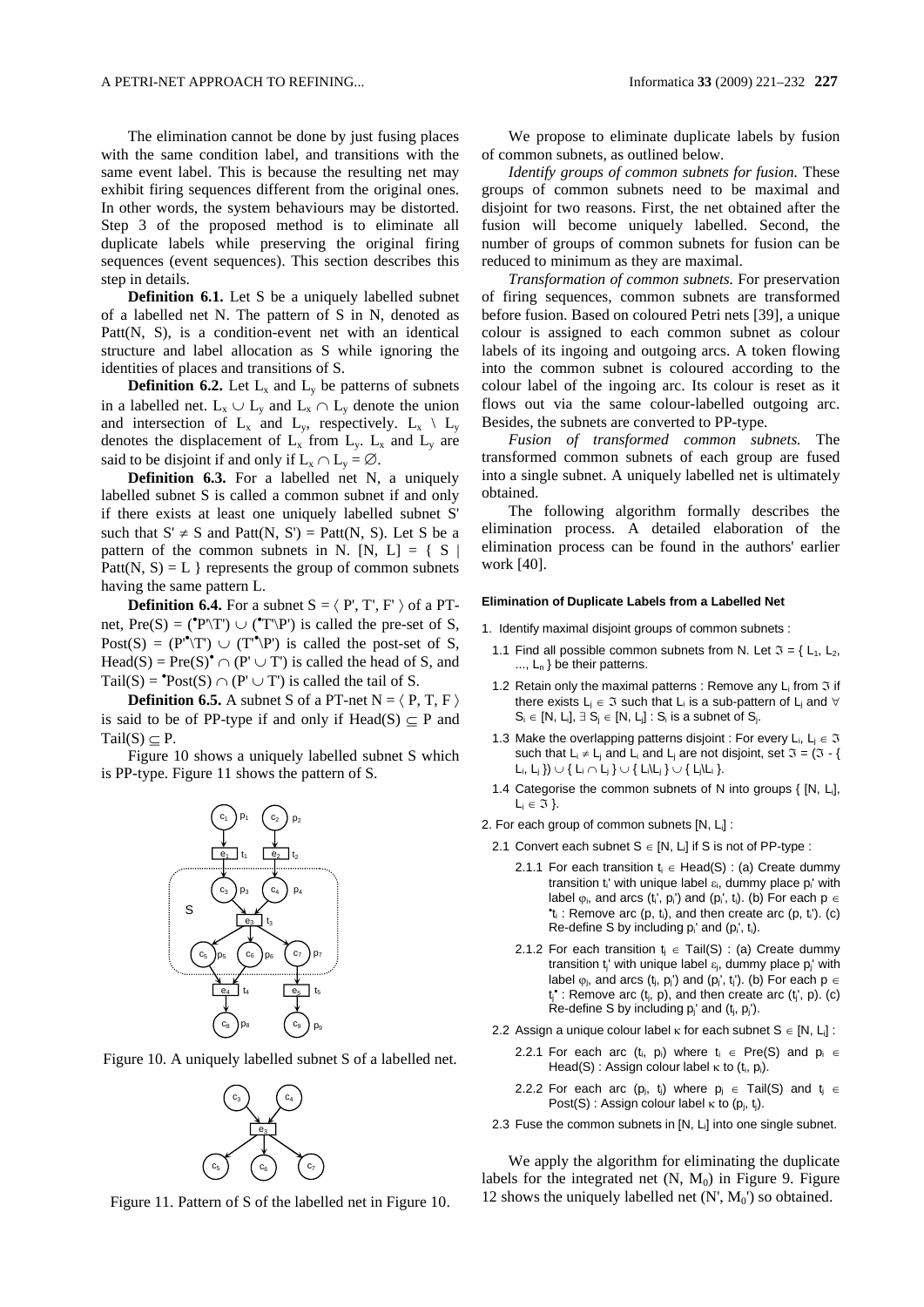

Figure 12. The uniquely labelled net obtained after eliminating duplicate labels from the integrated net in Figure 9.

# **7 Obtaining object-Based behavioural specifications**

In this section, we show Step 4 of our proposed method to obtain the individual object-based behavioural specifications. These individual object-based behavioural specifications are obtained by projecting the integrated net onto individual objects.

The projection is made by ignoring those places, transitions and arcs which are irrelevant to the object concerned. The projected net so obtained serves as the object behavioural specifications.

Consider the integrated net  $(N', M_0')$  in Figure 12. The projection onto object x is obtained as follows. We keep those places with object label x (including dummy places) and those transitions (including dummy transitions) having at least one input place or output place labelled by x, as well as their associated arcs. Similarly, for the projection onto object y, we keep those places with object label y (including dummy places) and those transitions (including dummy transitions) having at least one input place or output place labelled by y, as well as their associated arcs.

Figure 13 shows the projections  $(N_x, M_{x0})$  and  $(N_y, M_{y0})$  $M_{\nu 0}$ ) obtained by projecting the net  $(N, M_0)$  in Figure 12 onto objects x and y, respectively.  $(N_x, M_{x0})$  and  $(N_y,$  $M_{v0}$ ) are uniquely labelled, simply because (N',  $M_0$ ) is uniquely labelled. They serve as the behavioural specifications for objects x and y, where conditions and events are uniquely represented.

### **8 Real-life example**

This section presents a real-life example to further illustrate the refinement process.



Figure 13. The nets obtained by projecting the integrated net in Figure 12 onto objects x and y.

The real-life example is an Office Access Control System. The system is briefly described as follows. It is a system used in a company for controlling staff accesses to its 30+ offices and laboratories. Among these offices and laboratories, some can be accessed by all staff while some others by authorised staff only and/or during specified time periods only. For controlling the staff access, every entrance is implemented with a card-reader, an emergency switch and an electronic lock, all being connected to a centralised server. The server maintains the access privileges and validates every access to the offices/laboratories. There are three typical cases for each request for access.

*Authorised access*  $(U_1)$ *.* A staff member wants to access an office/laboratory. He/She presents his/her staff card via a card-reader. Access is granted. The door is unlocked for five seconds and then re-locked.

*Unauthorised access (* $U_2$ *).* A staff member wants to access an office/laboratory. He/She presents his/her staff card via a card-reader. Access is not granted. The door is locked.

*Emergency access (* $U_3$ *).* A staff member wants to access an office/laboratory for emergency. He/She presses the emergency key. The door is unlocked immediately, until it is reset by a security officer.

From the object-oriented perspectives, the server (s : Server) and doors (d : Door) are objects of the Office Access Control System. They are interacting with each other in order to perform the above system functionalities. There are three object interaction scenarios, corresponding to  $U_1$ ,  $U_2$  and  $U_3$ .

Figure 14 shows these object interaction scenarios specified as UML sequence diagrams and collaboration diagrams, where appropriate condition labels are appended for denoting the pre-conditions and postconditions for each event occurrence.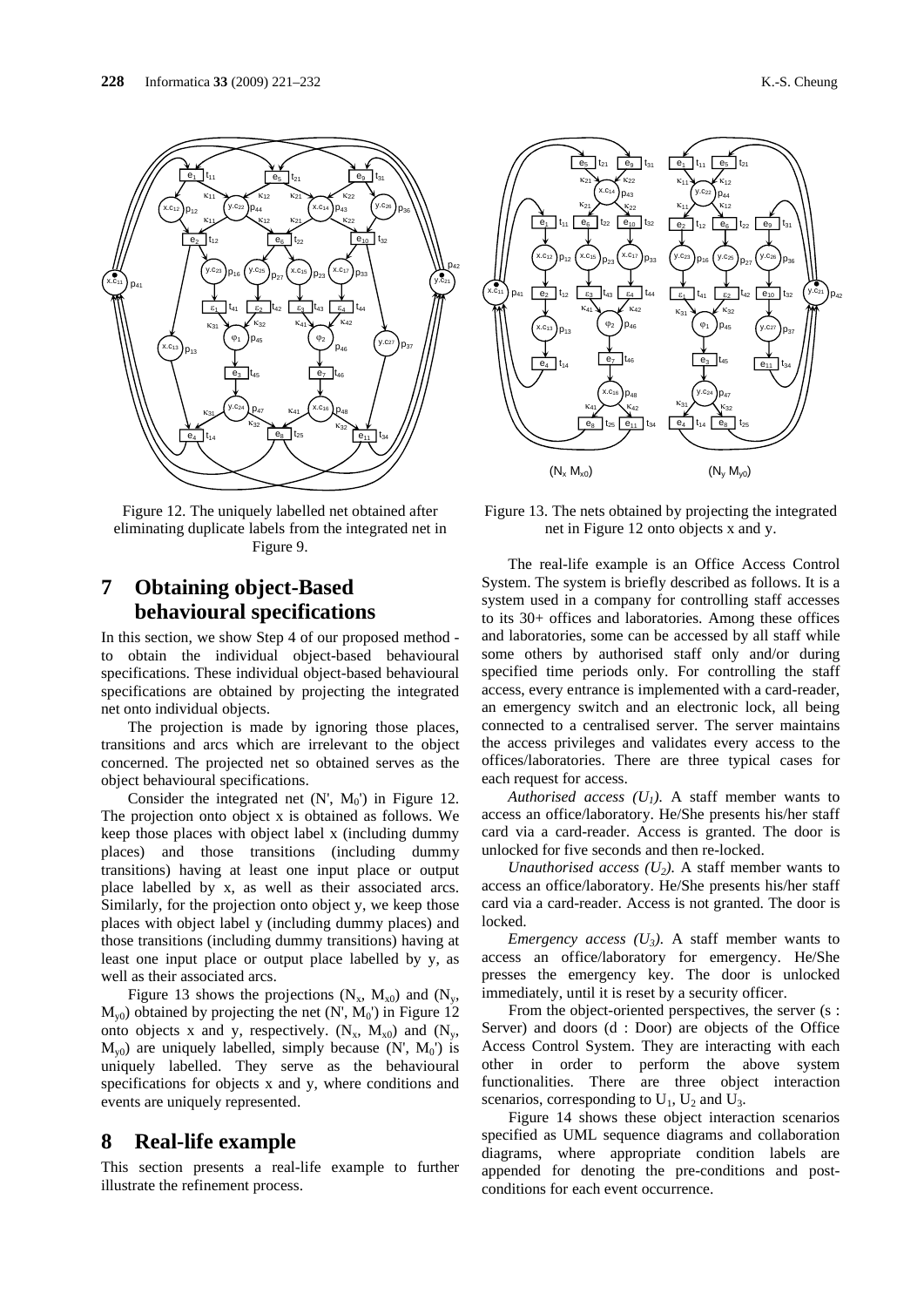







The integrated net  $(N, M_0)$  is of an AMG-structure. Let  $R = \{ p_{41}, p_{42} \}$ . For  $(N, M_0; R)$ , every R-siphon contains a marked place and hence would never become empty. According to Properties 3.2 and 3.3,  $(N, M_0; R)$  is live and reversible. Since every place in its R-transform is covered by cycles, according to Property 3.4,  $(N, M_0;$ R) is also bounded and conservative. Therefore, it may be concluded that the Office Access Control System is well-behaved.

- $c_{21}$  Door is locked
- c<sub>22</sub> Door is waiting for response
- $c_{23}$  Door is unlocked (successful access)
- c<sub>24</sub> Door is unlocked (emergency access)

#### **Legends for event labels :**

- e<sub>1</sub> Request for access is received
- e<sub>2</sub> Access is granted
- e3 Time expires after access granted
- e4 Successful access is committed
- e<sub>5</sub> Access is not granted
- e<sub>6</sub> Unsuccessful access is committed e7 Request for emergency access is received
- e<sub>8</sub> Door is reset to normal
- Emergency access is committed

#### Figure 14. Object interaction scenarios specified as UML sequence diagrams and collaboration diagrams (the Office Access Control System).

Step 1 of the proposed method is to specify object interaction scenarios as labelled nets. Figure 15 shows the labelled nets  $(N_1, M_{10})$ ,  $(N_2, M_{20})$  and  $(N_3, M_{30})$ representing the object interaction scenarios for  $U_1$ ,  $U_2$ and  $U_3$ , respectively.

Step 2 of the proposed method is to synthesise the labelled net into an integrated system, and analyse the system on its liveness, boundedness, reversibility and conservativeness.  $(N_1, M_{10}), (N_2, M_{20})$  and  $(N_3, M_{30})$  are synthesised into an integrated net  $(N, M<sub>0</sub>)$  by fusing those places which refer to the same system initial states or conditions : Places  $p_{11}$ ,  $p_{21}$  and  $p_{31}$  are fused into one place  $p_{41}$ , and  $p_{15}$ ,  $p_{24}$  and  $p_{34}$  into  $p_{42}$ . Figure 16 shows the integrated net  $(N, M_0)$  so obtained.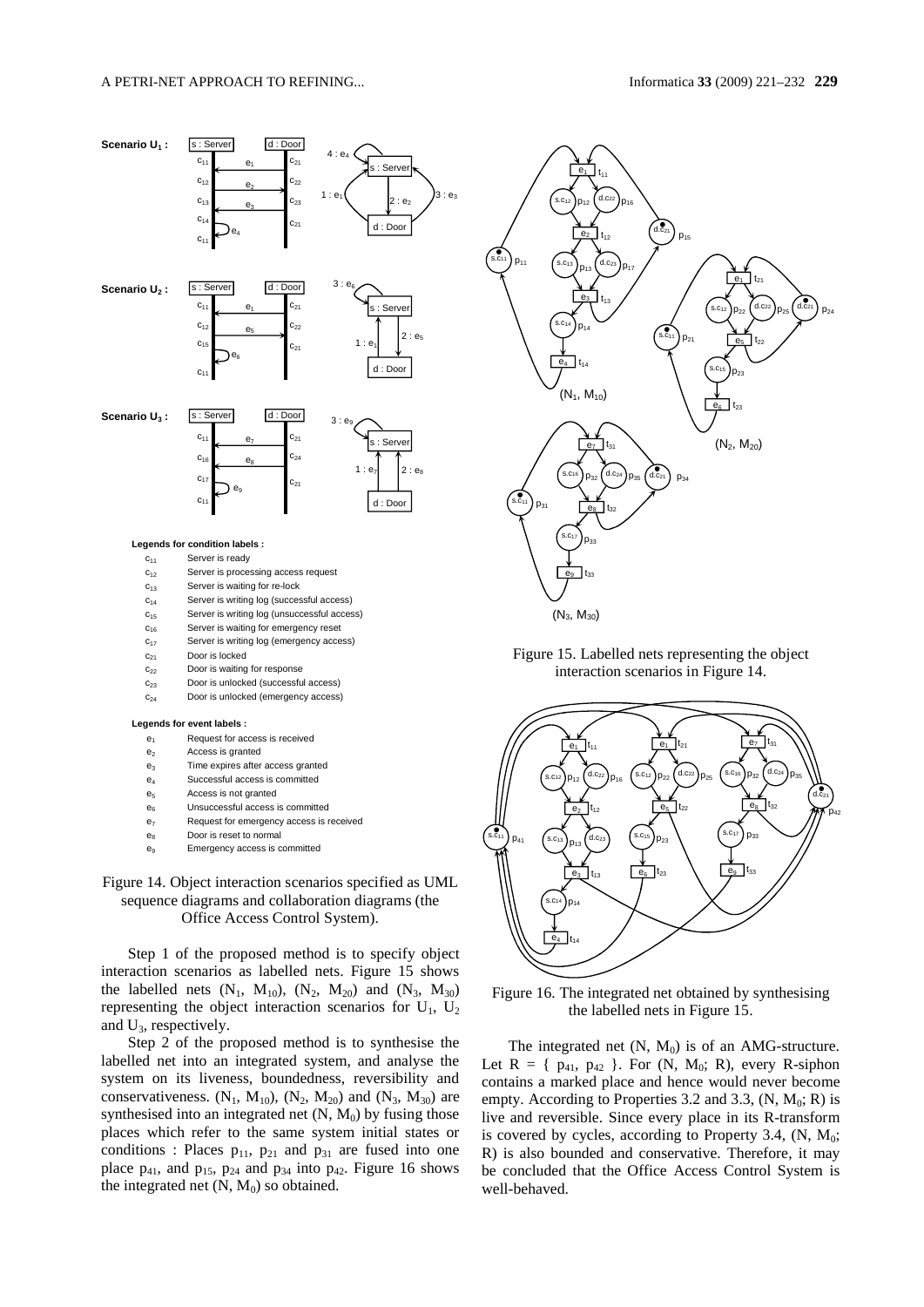As shown in Figure 16,  $(N, M_0)$  is not uniquely labelled as it contains duplicate labels. For example, place  $p_{12}$  and  $p_{22}$  have the same condition label s.c<sub>12</sub> and transitions  $t_{11}$  and  $t_{21}$  have the same event label  $e_1$ . Since every condition is eventually implemented as a unique substate and every event as a unique operation, in order for the integrated net to be effectively used for implementation purposes, these duplicate labels must be eliminated.

Step 3 of the proposed method is to eliminate duplicate condition labels and duplicate event labels from the integrated net  $(N, M_0)$  through the fusion of common subnets. We perform this elimination process by applying the algorithm described in Section 6. Figure 17 shows the uniquely labelled net  $(N', M_0')$  so obtained.



Figure 17. The uniquely labelled net obtained after eliminating duplicate labels from the integrated net in Figure 16.

Step 4 of the proposed method is to obtain the individual object-based behavioural specification as projections of the integrated net onto the objects. The projection is made by ignoring those places, transitions and arcs which are irrelevant to the object concerned.

Consider the integrated net  $(N', M_0')$  in Figure 17. For the projection onto object s (the server object), we keep those places with object label s (including dummy places) and those transitions (including dummy transitions) having at least one input place or output place labelled by s, as well as their associated arcs. Similarly, for the projection onto object d (the door object), we keep those places with object label d (including dummy places) and those transitions (including dummy transitions) having at least one input place or output place labelled by d, as well as their associated arcs. Figure 18 shows the projections  $(N_s,$  $M<sub>s0</sub>$ ) and ( $N<sub>d</sub>$ ,  $M<sub>d0</sub>$ ) obtained by projecting the integrated net  $(N', M_0')$  in Figure 17 onto objects s and d, respectively.



Figure 18. The nets obtained by projecting the integrated net in Figure 17 onto objects s and d.

As the integrated net  $(N', M_0')$  is uniquely labelled, its projections  $(N_s, M_{s0})$  and  $(N_d, M_{d0})$  are also uniquely labelled, where every condition or event is uniquely represented.  $(N_s, M_{s0})$  and  $(N_d, M_{d0})$  then serve as the behavioural specifications for the server (s : Server) and door (d : Door) objects, respectively.

# **9 Conclusion**

One of the most difficult tasks in object-oriented system design is to obtain individual object-based behavioural specifications from a given set of object interaction scenarios. Not only conventional specification constructs for object interaction scenarios are too primitive to represent the partial ordering of events and the causal relationship between the events and conditions, there also involves different abstractions between intra-object lifecycle and inter-object interaction. Moreover, we have to ensure that the derived object-based behavioural specifications reflect exactly the given object interaction scenarios and that the system is well-behaved.

We proposed a Petri-net-based method for refining a given set of object interaction scenarios into individual object-based behavioural specifications. By specifying the object interaction scenarios as labelled nets with an AMG-structure and synthesising them into an integrated net, we analyse the system, based on the special properties of augmented marked graphs. For unique representation of events and conditions, an algorithm is applied to the integrated net to eliminate duplicate condition labels and event labels while preserving the event sequences. Object-based behavioural specifications are then obtained as projections of the integrated nets onto the objects. The whole refinement process has been described, elaborated and illustrated using the Office Access Control System example.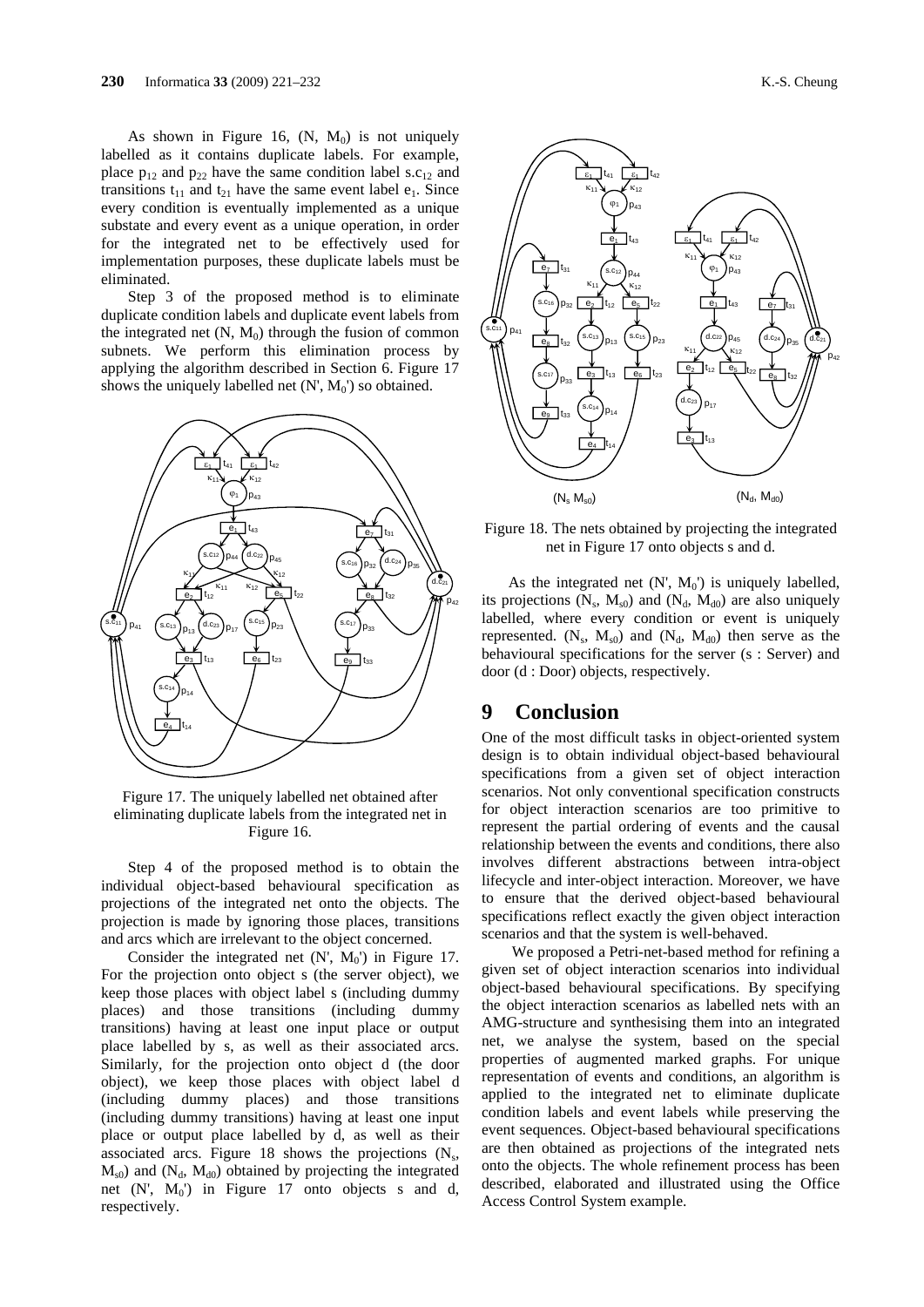The proposed method offers a number of distinctive features. First, object interaction scenarios are formally specified as labelled nets which are unambiguous and semantically rich for an explicit representation of events, conditions and their causal relationships. Second, objectbased behavioural specifications are rigorously derived from the given object interaction scenarios through systematic synthesis and projection. The behavioural specifications so obtained would reflect exactly the given object interaction scenarios. Third, liveness, boundedness, reversibility and conservativeness of the system can be effectively analysed by making use of the special properties of augmented marked graphs. Fourth, every event or condition is uniquely represented in the behavioural specifications so that the specifications can be readily used for implementation purposes.

With a strong theoretical foundation of Petri nets, the proposed method can be effectively used for refining object-based behavioural specifications from a set object interaction scenarios. It resolves a number of problems perplexing the designers of object-oriented systems, such as the lack of formality in specifying object interaction scenarios and the difficulty of ensuring the correctness of object behavioural specifications. The latter is especially important for systems involving shared resources, where erroneous situations such as deadlock and capacity overflow are easily induced. The proposed method can be implemented as tool to support object-oriented system design. By capturing the functional requirements of a system as a set of object interaction scenarios, it helps perform rigorous system synthesis and analysis. The correctness of this refinement can be assured. Moreover, the object-based behavioural specifications so obtained can be readily used for code generation. This inevitably contributes towards a smooth transitions from functional requirements through design to implementation for object-oriented system development.

## **References**

- [1] J. Iivari (1995), "Object Orientation as Structural, Functional and Behavioural Modelling : A Comparison of Six Methods for Object-Oriented Analysis", *Information and Software Technology*, Vol. 37, No. 3, pp. 155-163.
- [2] K.S. Cheung and K.O. Chow (1996), "Comparison of Object-Oriented Models by Views and Abstraction Constructs", *Proceedings of the International Conference on Intelligent Technologies in Human-Related Sciences*, pp. 335- 342, Leon, Spain.
- [3] K.O. Chow and S. Yeung (1996), "Behavioural Modelling in Object-Oriented Methodologies", *Information and Software Technology*, Vol. 38, No. 10, pp. 657-666.
- [4] K.S. Cheung, K.O. Chow and T.Y. Cheung (1997), "A Feature-Based Approach for Consistent Object-Oriented Requirements Specifications". W.G. Wojtkowshi et al. (eds.), *Systems Development Methods for the Next Century*, pp. 31-38, Plenum Publishing.
- [5] K.S. Cheung, K.O. Chow and T.Y. Cheung (1999), "Extending Formal Specification to Object Oriented Models Through Level-View Structured Schemas". J. Chen, J. Lu and B. Meyer (eds.), *Technology of Object Oriented Languages and Systems*, Vol. 31, pp. 118-125, IEEE Computer Society Press.
- [6] B. Breu et al. (1998), "Systems, Views and Models of UML". M. Schader and A. Korthaus (eds.), *The Unified Modeling Language : Technical Aspects and Applications*, Physica-Verlag.
- [7] G. Booch, J. Rumbaugh and I. Jacobson (1999), *The Unified Modeling Language : User Guide*, Addison-Wesley.
- [8] J. Rumbaugh, I. Jacobson and G. Booch (1999), *The Unified Modeling Language : Reference Manual*, Addison-Wesley.
- [9] I. Graham et al. (2001), *Object-Oriented Methods : Principles and Practice*, Addison-Wesley.
- [10] I. Jacobson et al. (1992), *Object-Oriented Software Engineering : A Use-Case-Driven Approach*, Addison-Wesley.
- [11] I. Jacobson, G. Booch and J. Rumbaugh (1999), *The Unified Software Development Process*, Addition Wesley.
- [12] G. Schneider and J.P. Winters (1998), *Applying Use Cases*, Addison-Wesley.
- [13] P. Kruchten (1999), *The Rational Unified Process : An Introduction*, Addison-Wesley.
- [14] D. Rosenberg (1999), *Use Case Driven Object Modeling with UML : A Practical Approach*, Addison-Wesley.
- [15] D. Rosenberg and K. Scott (2001), *Applying Use Case Driven Object Modeling with UML*, Addison-Wesley.
- [16] J. Arlow and I. Neustadt (2002), *UML and the Unified Process : Practical Object-Oriented Analysis and Design*, Addison-Wesley.
- [17] S. Kirani and W.T. Tsai (1994), "Method Sequence Specification and Verification of Classes", *Journal of Object-Oriented Programming*, Vol. 7, No. 6, pp. 28-38.
- [18] K.S. Cheung, K.O. Chow and T.Y. Cheung (1998), "Consistency Analysis on Lifecycle Model and Interaction Model". C. Rolland and G. Grosz (eds.), *Object-Oriented Information Systems*, pp. 427-441, Springer.
- [19] K.S. Cheung, K.O. Chow and T.Y. Cheung (1998), "Deriving Scenarios of Object Interaction through Petri Nets". J. Chen et al. (eds.), *Technology of Object Oriented Languages and Systems*, Vol. 27, pp. 118-125, IEEE Computer Society Press.
- [20] M. Glinz (2000), "A Lightweight Approach to Consistency of Scenarios and Class Models", *Proceedings of the IEEE International Conference on Requirements Engineering*, pp. 49-58, IEEE Computer Society Press.
- [21] F. Bordeleau and R.J.A. Buhr (1997), "UCM-ROOM Modelling : From Use Case Maps to Communicating State Machines", *Proceedings of the IEEE International Symposium and Workshop*